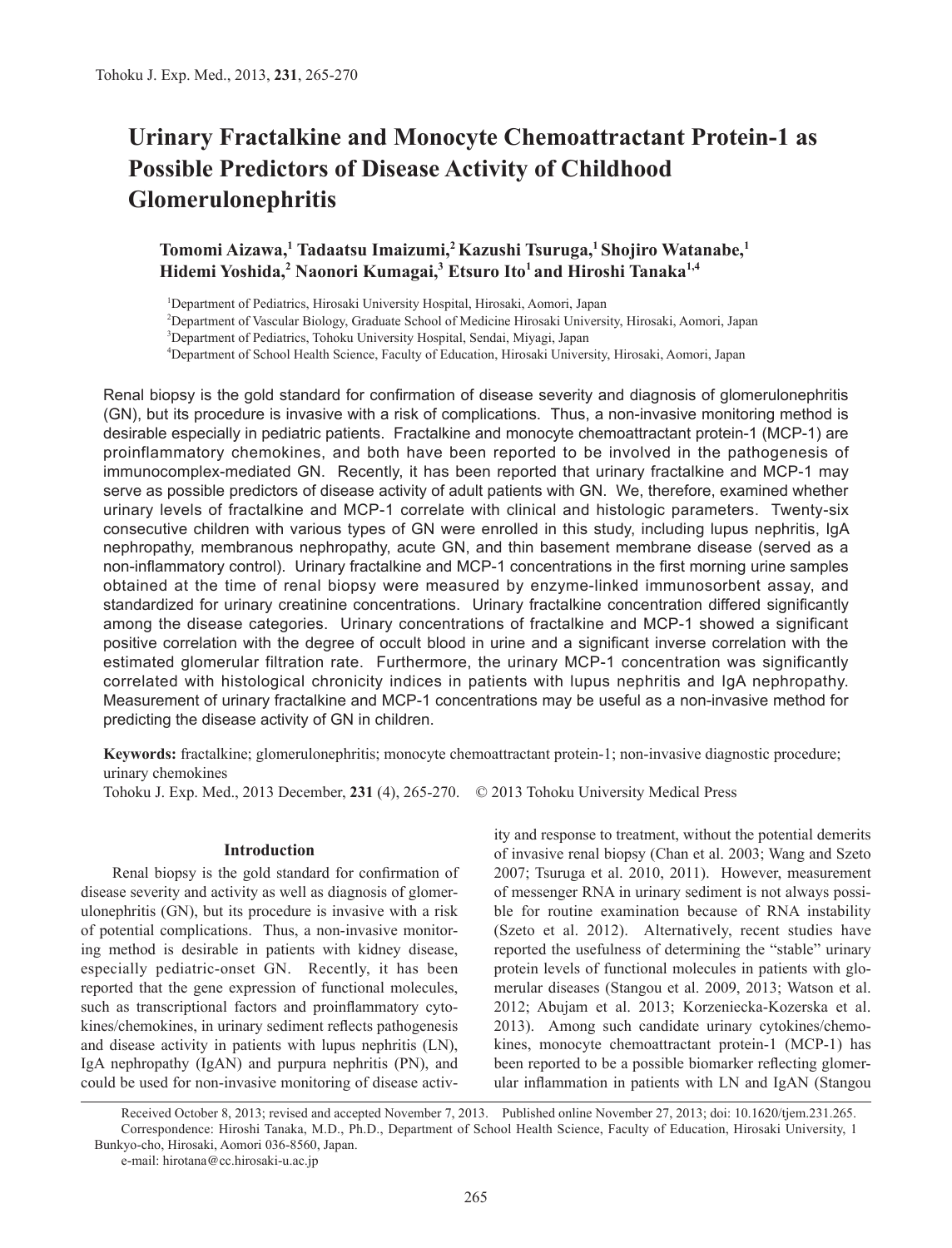et al. 2009, 2013; Watson et al. 2012; Abujam et al. 2013), since glomerular expression of MCP-1 is actually involved in the pathogenesis and subsequent tissue injury (Marks et al. 2008).

On the other hand, we recently confirmed that fractalkine/CX3CL1, a chemokine acting as a chemoattractant for active monocytes/neutrophils expressing its receptor, is involved in the pathogenesis and aggravation of childhood IgAN, PN and LN (Aizawa-Yashiro et al. 2013; Tanaka and Imaizumi 2013). Interestingly, it has been reported that measurement of urinary fractalkine levels is useful for monitoring of kidney transplant patients, since only changes in urinary fractalkine differentiate patients with acute rejection from those with acute tubular necrosis (Peng et al. 2008). Furthermore, it has recently been reported that upregulation of glomerular and urinary expression of fractalkine promotes the onset of gross hematuria in adult patients with IgAN (Cox et al. 2012). However, the implication of urinary fractalkine concentration in children with GN remains to be determined. Accordingly, the present study was conducted to explore whether the urinary concentrations of fractalkine and MCP-1 correlate with clinical and histological parameters in children with several forms of GN, since non-invasive monitoring method is desirable in pediatric patients with kidney disease.

#### **Patients and Methods**

Twenty-six consecutive children with various types of GN were enrolled in this study, including LN  $(n = 6)$ , IgAN  $(n = 14)$ , membranous nephropathy (MN,  $n = 2$ ), acute GN (AGN,  $n = 2$ ), and thin basement membrane disease (TBMD,  $n = 2$ ), a non-inflammatory kidney disease. The present study was approved by the ethics committee of Hirosaki University Graduate School of Medicine, Hirosaki, Japan (2012-177).

A whole-stream early morning urine specimen at the time of renal biopsy was collected from each subject for enzyme immunosorbent assay (ELISA) study. Samples were centrifuged at 3,000 × *g* for 30 minutes, and aliquots of the urine supernatant were stored at −80°C until analysis. Concentrations of the soluble form of Fkn and MCP-1 in urine were quantified using pre-coated ELISA kits (R & D Systems, Minneapolis, MN). These assays have been commercially validated for use in urine. The data for the concentrations of both urinary chemokines were standardized against urinary creatinine concentration, and expressed as units per gram creatinine (gCre).

On the day of urine collection, the urinary protein/urinary creatinine ratio (Up/Ucr), grade of occult blood in urine (OB) on a scale of 0-3 [0, none; 1, about 20 red blood cells (RBCs)/*μ*l; 2, about 80 RBCs/*μ*l; and 3, about 200 RBCs/*μ*l], and estimated glomerular filtration rate (eGFR) determined using Schwartz's formula (Schwartz 1992) were assessed for comparison with the concentrations of urinary fractalkine and MCP-1. The biopsy specimens obtained from patients with immunocomplex-mediated mesangial proliferative form of GN (defined as MesPGN, such as proliferative LN and IgAN in this study,  $n = 18$ ) were scored semiquantitatively in a blinded manner by one of the authors, using the scoring system for childhood IgAN described by Andreoli and Bergstein (1989). The activity index (AI) was determined by grading mesangial proliferation, interstitial mononuclear cell infiltration, and cellular crescent formation using a 4-grade scale (0, none; 1, mild; 2, moderate; 3, severe), on the basis of the percentage of glomeruli involved  $(0, 0\%; 1, 1-20\%; 2, 21-50\%;$  $3, > 50\%$ ). The chronicity index (CI) was determined by counting the number of glomeruli demonstrating fibrous crescents and segmental or global sclerosis, each being scored on a scale of 0-3, on the basis of the percentage of glomeruli involved as indicated. Tubular atrophy and interstitial fibrosis were each scored on a scale of 0-3. The sum of these numbers comprised the AI (maximum  $= 9$ ) and the CI (maxi $mum = 12$ , respectively.

Statistical analysis was performed using SPSS for Windows (SPSS, Chicago, IL), and the results were presented as mean  $\pm$  s.D. unless otherwise specified. The urinary chemokine concentrations and Up/Ucr were compared between disease categories using the Kruskal-Wallis test. Correlations between urinary chemokine levels and clinical and histological parameters were determined with the Spearman rank correlation coefficient. Differences at *p* value of < 0.05 were considered statistically significant.

#### **Results**

Twenty-six children aged 4.2-15.5 (median 9.2) years were enrolled in this study. All patients underwent diagnostic renal biopsy and concurrent collection of urine samples. No patient had active infection at that time. The mean values for Up/Ucr, grade of OB and eGFR among the study participants were  $2.10 \pm 3.50$ ,  $1.9 \pm 1.0$  and  $102.5 \pm 1.0$ 28.9 ml/min/1.73 m<sup>2</sup>, respectively. The mean urinary fractalkine and MCP-1 concentrations were  $3.89 \pm 2.67$  mg/ gCre (range, 0.07-9.86), and  $1.63 \pm 2.76$  mg/gCre (range, 1.70-10.96), respectively. As for histologic indices in patients with MesPGN, the mean AI and CI were  $3.6 \pm 1.8$ (range, 2-7) and  $3.1 \pm 1.0$  (range, 2-5), respectively. Clinical characteristics of the study patients in each disease category are shown in Table 1.

When the levels of Up/Ucr and urinary chemokine concentrations were compared between different categories of glomerular disease, only the urinary fraktalkine concentration differed significantly ( $p = 0.033$ ) (Fig. 1). In contrast, no significant differences between the disease categories were seen in the urinary MCP-1 concentration and the Up/Ucr ( $p = 0.096$  and  $p = 0.112$ , respectively) (Fig. 1). Although the urinary concentrations of fraktalkine and MCP-1 were correlated with each other (fraktalkine/cr vs. MCP-1/cr,  $r = 0.568$ ,  $p = 0.002$ ), neither was significantly correlated with the value of Up/Ucr (fraktalkine/cr vs. Up/Ucr, *r* = 0.339, *p* = 0.083, and MCP-1/cr vs. Up/Ucr,  $r = 0.065$ ,  $p = 0.749$ , respectively). As for clinical parameters other than Up/Ucr, the concentrations of both urinary chemokines demonstrated a significant positive correlation with the grade of OB (fraktalkine/cr vs. the grade of OB,  $r = 0.689$ ,  $p < 0.001$ , and MCP-1/cr vs. the grade of OB,  $r = 0.387$ ,  $p = 0.046$ , respectively), and a significant inverse correlation with the value of eGFR (fraktalkine/cr vs. eGFR,  $r = 0.553$ ,  $p = 0.003$ , and MCP-1/ cr vs. eGFR,  $r = 0.822$ ,  $p < 0.001$ , respectively). As a result, an increased urinary fractalkine concentration was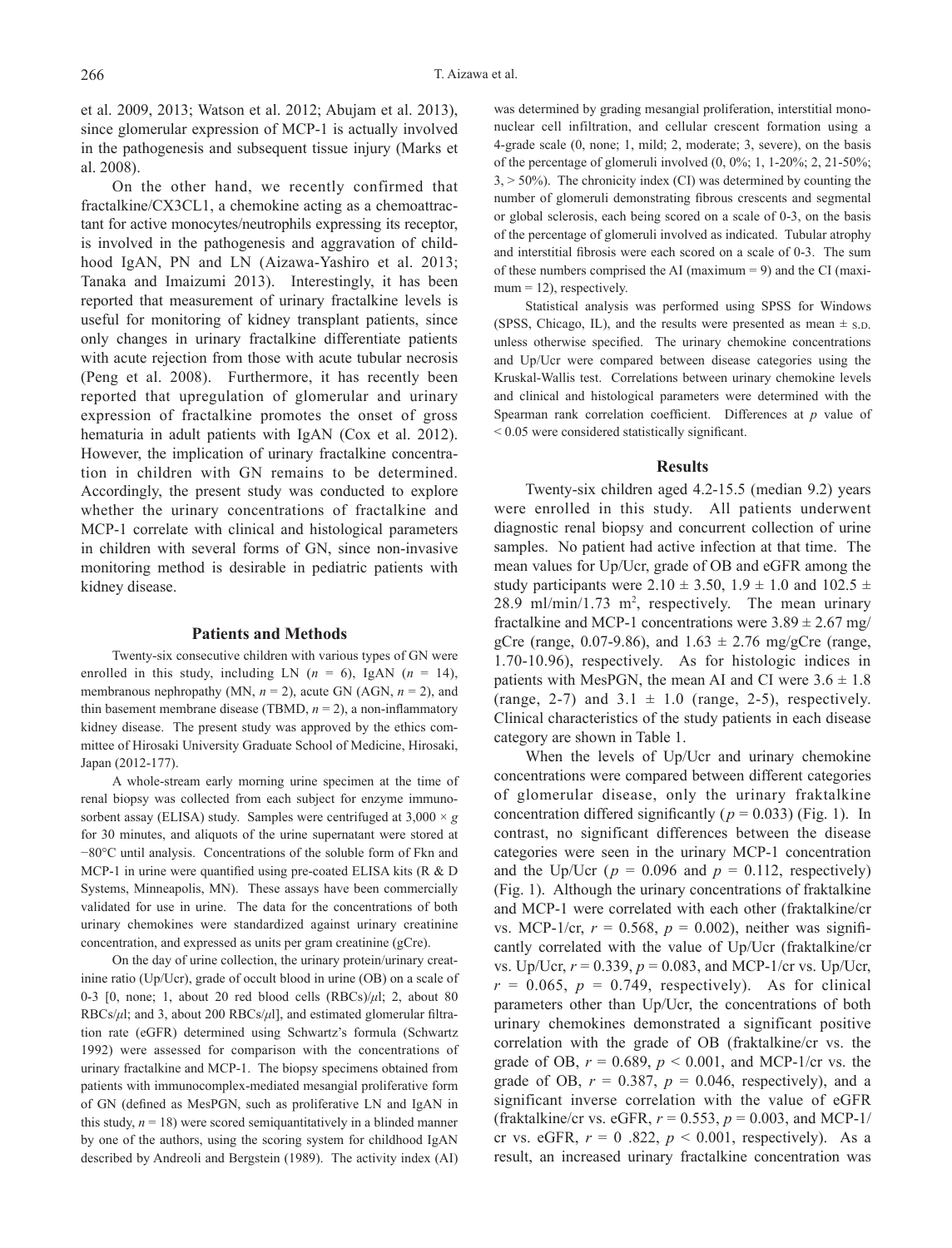Table 1. Clinical characteristics and laboratory findings of the study patients.

|                                      | <b>TBMD</b><br>$(n=2)$              | LN<br>$(n=6)$                       | IgAN<br>$(n=14)$                     | <b>MN</b><br>$(n=2)$                | AGN<br>$(n=2)$                   |
|--------------------------------------|-------------------------------------|-------------------------------------|--------------------------------------|-------------------------------------|----------------------------------|
| Male/Female                          | 2/0                                 | 0/6                                 | 8/6                                  | 1/1                                 | 2/0                              |
| Age (year)                           | $11.5 \pm 3.5$                      | $12.8 \pm 2.7$                      | $8.0 \pm 3.8$                        | $5.5 \pm 4.9$                       | $6.0 \pm 0.0$                    |
| Urinary protein excretion $(g/gCre)$ | $0.12 \pm 0.04$                     | $0.65 \pm 0.90$                     | $3.16 \pm 4.50$                      | $1.87 \pm 0.84$                     | $1.28 \pm 0.54$                  |
| Grade of occult blood in urine       | $1.0 \pm 0.0$                       | $0.8 \pm 1.2$                       | $2.3 \pm 1.0$                        | $2.5 \pm 0.7$                       | $3.0 \pm 0.0$                    |
| Estimated GFR $(ml/min/1.73 m2)$     | $133.5 \pm 21.3$                    | $114.0 \pm 9.5$                     | $104.5 \pm 28.0$                     | $115.3 \pm 4.2$                     | $63.7 \pm 59.9$                  |
| MCP-1 $(mg/gCre)$<br>(range)         | $0.09 \pm 0.04$<br>$(0.061 - 0.12)$ | $1.08 \pm 1.73$<br>$(0.047 - 4.57)$ | $1.70 \pm 2.88$<br>$(0.048 - 10.96)$ | $0.25 \pm 0.29$<br>$(0.047 - 0.46)$ | $5.65 \pm 4.93$<br>$(2.16-9.13)$ |
| Fractalkine (mg/gCre)<br>(range)     | $0.87 \pm 1.14$<br>$(0.065 - 1.68)$ | $2.38 \pm 0.95$<br>$(1.54 - 4.20)$  | $4.28 \pm 2.30$<br>$(0.92 - 9.86)$   | $4.17 \pm 4.16$<br>$(1.22 - 7.11)$  | $8.47 \pm 1.85$<br>$(7.16-9.78)$ |

TBMD, thin basement membrane disease; IgAN, IgA nephropathy; MN, membranous nephropathy; LN, lupus nephritis; AGN, acute glomerulonephritis; GFR, glomerular filtration rate.



(C) Urinary protein excretion



Fig. 1. Comparison of urinary chemokine excretion from the diagnostic groups. A significant difference in urinary fractalkine concentrations (A) was observed (Kruskal-Wallis test,  $p = 0.033$ ), whereas there were no significant differences in the urinary concentrations of monocyte chemoattractant protein-1 (MCP-1) (B) and the urinary protein/creatinine ratio (C) ( $p = 0.096$  and  $p = 0.112$ , respectively). (TBMD, thin basement membrane disease; LN, lupus nephritis; IgAN, IgA nephropathy; MN, membranous nephropathy; AGN, acute glomerulonephritis).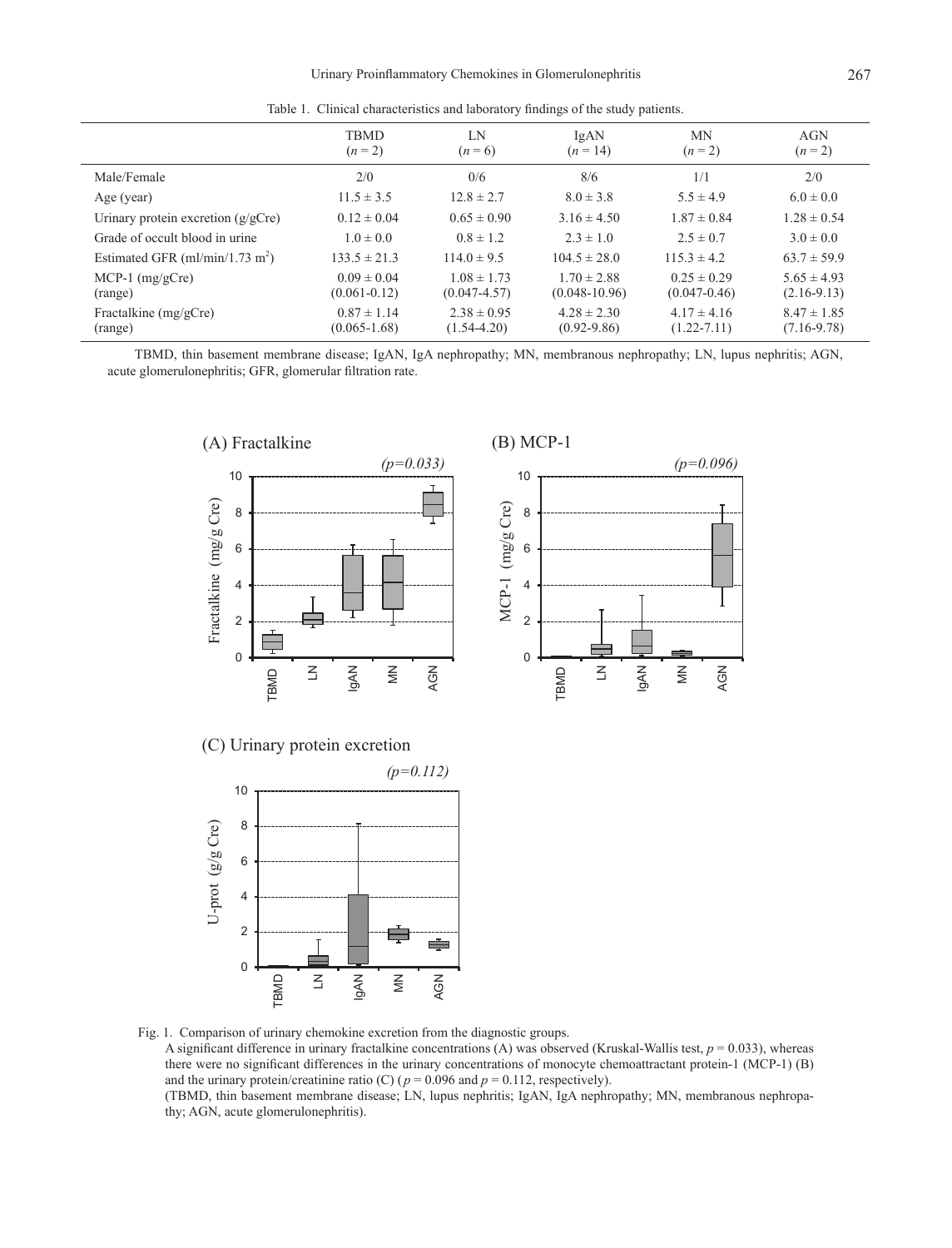

Fig. 2. Correlation of urinary fractalkine or MCP-1 concentrations with the severity of glomerulonephritis. Both urinary fractalkine and MCP-1 concentrations show a significant association with the grade of occult blood in urine (OB: grade 0,  $n = 7$ ; grade 1,  $n = 3$ ; grade 2,  $n = 4$  and grade 3,  $n = 12$ ) (A and B) and the value of the estimated GFR (eGFR:  $n = 26$ ) (C and D). Note the strong association between urinary fractalkine concentration and OB (A,  $r =$ 0.689,  $p < 0.001$ ), and between urinary MCP-1 concentration and eGFR (D,  $r = 0.822$ ,  $p < 0.001$ ). Urinary MCP-1 concentration also shows a significant association with the histologic chronicity indices ( $n = 18: 2$  points, 5; 3 points, 9; 4 points, 2 and 5 points, 2) (E,  $r = 0.666$ ,  $p = 0.009$ ).

strongly associated with the severity of hematuria, whereas an increased urinary MCP-1 concentration was strongly associated with a decline of the eGFR (Fig. 2). With regard to histologic indices in patients with MesPGN, although the AI did not show a correlation with the concentration of each of the urinary chemokines (AI vs. fraktalkine/cr,  $r =$ 

0.189,  $p = 0.517$ , and AI vs. MCP-1/cr,  $r = 0.391$ ,  $p = 0.167$ , respectively), we confirmed a significant positive correlation between the CI and urinary MCP-1 concentration  $(r =$ 0.666,  $p = 0.009$ ), whereas there was no correlation between the CI and urinary fraktalkine concentration  $(r = 0.0274,$  $p = 0.926$ .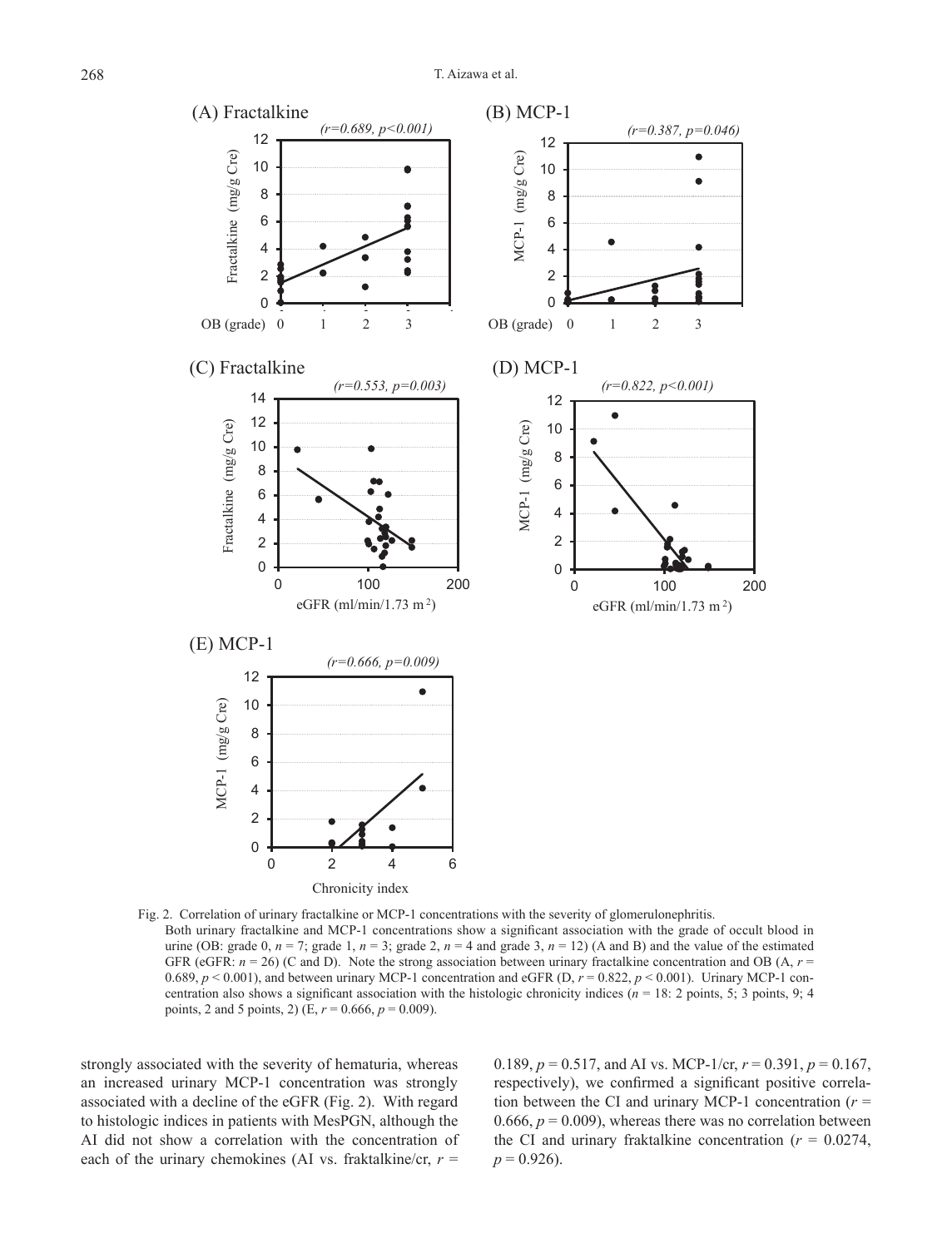## **Discussion**

With regard to the origin of urinary chemokines, it has been reported that fractalkine and MCP-1 are expressed by the mesangial, podocyte and infiltrating mononuclear cells in response to pro-inflammatory signals (Watson and Beresford 2013). Thus, both residual glomerular cells and infiltrating cells may be attributable to the excretion of inflammatory chemokines into urine. However, little information is available regarding the implication of urinary proinflammatory chemokine levels in pediatric-onset renal diseases (Watson et al. 2012). So far, it has been reported that the urinary MCP-1 concentration may predict disease activity in adulthood IgAN and LN (Stangou et al. 2009, 2013; Abujam et al. 2013). Interestingly, Stangou et al. (2009) have reported that the urinary MCP-1 concentration is significantly correlated with the degree of interstitial fibrosis, which is an index reflecting the histological chronicity, in adult patients with IgAN. Furthermore, they observed a marked reduction of urinary MCP-1 concentration after immunosuppressive treatment in patients with IgAN (Stangou et al. 2013). On the other hand, fraktalkine/ CX3CL1 is a chemokine that induces chemotaxis and activation of cells expressing its receptor, CX3CR1. It has been reported that glomerular fraktalkine expression and intrarenal accumulation of CX3CR1-positive cells play a pivotal role in the pathogenesis and development of inflammatory renal diseases (Anders et al. 2003; Aizawa-Yashiro et al. 2013). Recently, we reported that glomerular fraktalkine expression is involved in the pathogenesis and aggravation of childhood IgAN (Aizawa-Yashiro et al. 2013; Tanaka and Imaizumi 2013). Furthermore, Cox et al. (2012) have reported that increased glomerular expression of fraktalkine induces the onset of gross hematuria in adult patients with IgAN. However, the implications of both urinary fractalkine and MCP-1 concentrations in pediatric patients with GN remain to be determined. Here, therefore, we examined whether the urinary concentrations of fractalkine and MCP-1 reflect the disease activity of childhood GN.

We found the increase in the urinary concentration of fractalkine varied significantly between different types of GN, and that the urinary concentrations of both fractalkine and MCP-1 reflected disease activity, in terms of the grade of hematuria and the value of eGFR, although our results remain preliminary. Notably, relatively high levels of urinary concentrations of both fractalkine and MCP-1 were seen in patients with AGN who showed a marked decrease in the value of eGFR. This observation may further support above issue. Interestingly, we observed no significant correlation between Up/Ucr and the concentrations of either urinary chemokine in the study participants, despite the fact that urinary protein excretion is generally known to be a simple marker of disease activity in patients with glomerular diseases. Judging from their scores, their renal biopsy findings from most patients continued to suggest mild to

moderate disease severity. We think this issue may have accounted for the discrepancy in the values of Up/Ucr and urinary chemokine concentrations, although this theory remains to be further determined. We believe that measurement of urinary fractalkine and MCP-1 concentrations in addition to Up/Ucr may have contributed to early detection of glomerular injury.

Interestingly, we confirmed a strong association between increased urinary fractalkine concentrations and the severity of hematuria. Based on recent reports regarding the implications of expression of glomerular fractalkine in patients with IgAN (Cox et al. 2012), fractalkine is thought to be a strong inducer of glomerular basement membrane (GBM) injury, resulting in massive hematuria. Thus, the urinary fractalkine concentration may be a predictor of inflammatory GBM damage in selected patients with GN. On the other hand, we confirmed a strong association between an increased urinary MCP-1 concentration and the value of eGFR combined with the histologic CI. Based on recent reports regarding the implications of the urinary MCP-1 concentration in adult patients with IgAN (Stangou et al. 2009, 2013), MCP-1 is thought to be a possible inducer of tubulointerstitial damage as well as glomerular injury, resulting in a decrease of renal function. However, these theories remain speculative, and further investigations are needed.

Since urinary proinflammatory chemokine excretion may reflect histologic inflammatory damage in patients with GN (Stangou et al. 2009, 2013; Watson et al. 2012; Abujam et al. 2013; Korzeniecka-Kozerska et al. 2013), measurement of urinary cytokine/chemokine concentrations may lead to the development future non-invasive procedures for prediction of disease activity in patients with GN, rather than the use of invasive renal biopsy (Stangou et al. 2009). We also have reported the usefulness of measuring the concentrations of urinary fractalkine and MCP-1 in children with GN, although we did not examine the implications of other reported urinary cytokines/chemokines such as interleukin-6, epidermal growth factor, and interferon-*γ*inducible protein 10 (Stangou et al. 2009; Abujam et al. 2013). Thus, the most suitable urinary cytokine/chemokine for precisely reflecting the extent of glomerular inflammation in a routine setting remains to be determined. However, we believe that measurement of urinary fractalkine and MCP-1 concentrations in addition to Up/cr would be a useful non-invasive approach for prediction of glomerular inflammation in children with GN.

In this study, we first examined whether urinary concentrations of fractalkine and MCP-1 showed a significant differences between inflammatory kidney diseases and non-inflammatory kidney disease (thin basement membrane disease) in children. We found the possible usefulness of measurement of urinary concentrations of fractalkine and MCP-1 in children with various types of GN. However, we did not examine urinary concentrations of both chemokine in healthy children, since it was not possible to obtain the